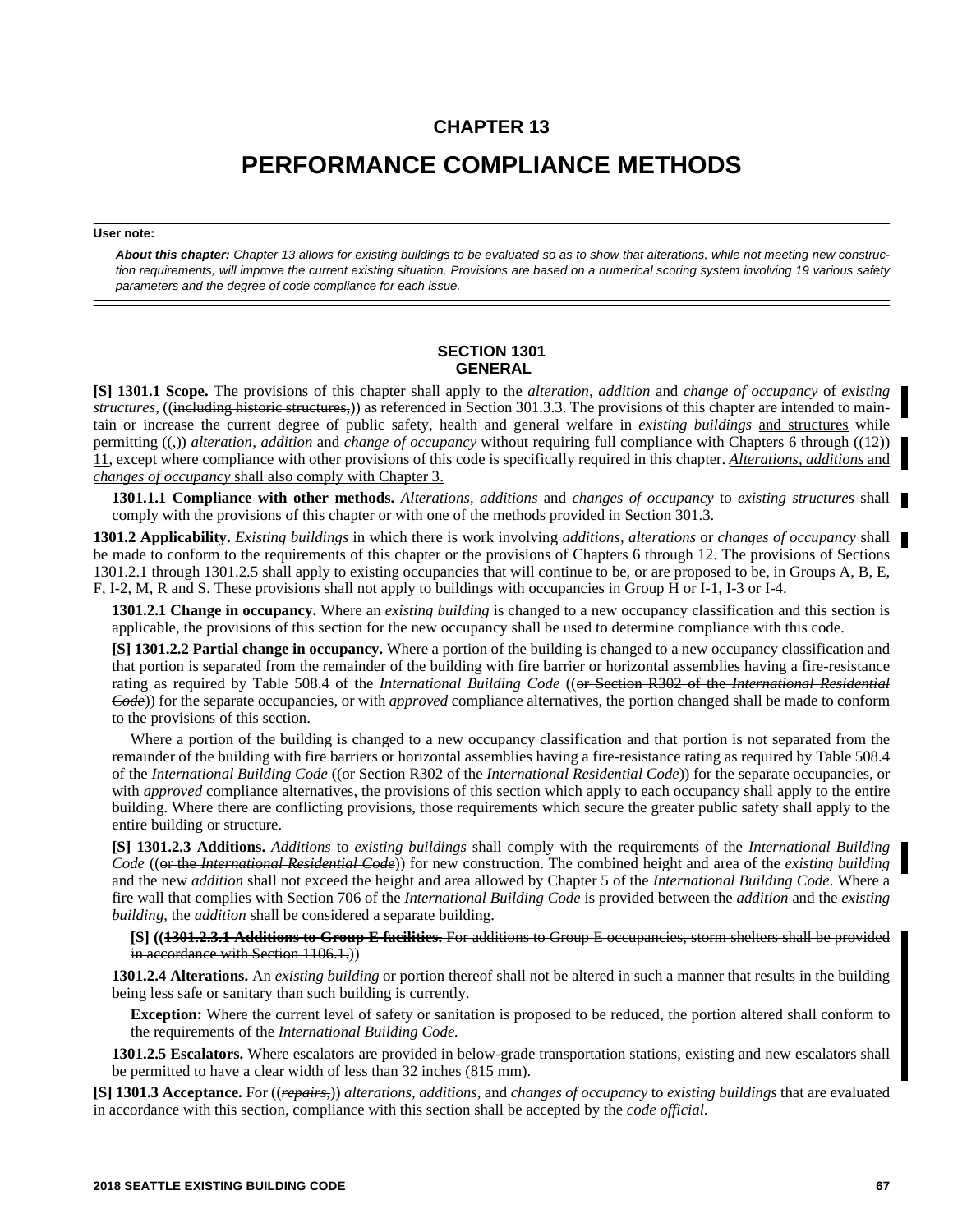\*

**[S] 1301.3.1 Hazards.** Where the *code official* determines that an *unsafe* condition exists as provided for in Section ((115)) 101.14, such *unsafe* condition shall be abated in accordance with Section ((115)) 101.14.

**[S] 1301.3.2 Compliance with other codes.** Buildings that are evaluated in accordance with this section shall comply with ((the *International Fire Code* and *International Property Maintenance Code*)) Chapter 3.

**1301.4 Investigation and evaluation.** For proposed work covered by this chapter, the building owner shall cause the *existing building* to be investigated and evaluated in accordance with the provisions of Sections 1301.4 through 1301.9.

**[S][BS] 1301.4.1 Structural. ((analysis.** The owner shall have a structural analysis of the *existing building* made to determine adequacy of structural systems for the proposed *alteration*, *addition* or *change of occupancy*. The analysis shall demonstrate that the building with the work completed is capable of resisting the loads specified in Chapter 16 of the *International Building Code.*)) *Alterations*, *additions* and *changes of occupancy* to *existing structures* shall comply with Section 303.

**1301.4.2 Submittal.** The results of the investigation and evaluation as required in Section 1301.4, along with proposed compliance alternatives, shall be submitted to the *code official.*

**1301.4.3 Determination of compliance.** The *code official* shall determine whether the *existing building*, with the proposed *addition*, *alteration*, or *change of occupancy,* complies with the provisions of this section in accordance with the evaluation process in Sections 1301.5 through 1301.9.

**1301.5 Evaluation.** The evaluation shall be composed of three categories: fire safety, means of egress, and general safety, as defined in Sections 1301.5.1 through 1301.5.3.

**1301.5.1 Fire safety.** Included within the fire safety category are the structural fire resistance, automatic fire detection, fire alarm, automatic sprinkler system and fire suppression system features of the *facility.*

**1301.5.2 Means of egress.** Included within the means of egress category are the configuration, characteristics, and support features for means of egress in the *facility.*

**1301.5.3 General safety.** Included within the general safety category are the fire safety parameters and the means of egress parameters.

**1301.6 Evaluation process.** The evaluation process specified herein shall be followed in its entirety to evaluate *existing buildings* in Groups A, B, E, F, M, R, S and U. For *existing buildings* in Group I-2, the evaluation process specified herein shall be followed and applied to each and every individual smoke compartment. Table 1301.7 shall be utilized for tabulating the results of the evaluation. References to other sections of this code or other codes indicate that compliance with those sections is required in order to gain credit in the evaluation herein outlined. In applying this section to a building with mixed occupancies, where the separation between the mixed occupancies does not qualify for any category indicated in Section 1301.6.16, the score for each occupancy shall be determined, and the lower score determined for each section of the evaluation process shall apply to the entire building, or to each smoke compartment for Group I-2 occupancies.

Where the separation between the mixed occupancies qualifies for any category indicated in Section 1301.6.16, the score for each occupancy shall apply to each portion, or smoke compartment of the building based on the occupancy of the space.

**1301.6.1 Building height and number of stories.** The value for building height and number of stories shall be the lesser value determined by the formula in Section 1301.6.1.1. Section 504 of the *International Building Code* shall be used to determine the allowable height and number of stories of the building. Subtract the actual building height from the allowable height and divide by 12-1/2 feet (3810 mm). Enter the height value and its sign (positive or negative) in Table 1301.7 under Safety Parameter 1301.6.1, Building Height, for fire safety, means of egress, and general safety. The maximum score for a building shall be 10.

**1301.6.1.1 Height formula.** The following formulas shall be used in computing the building height value.

Height value, feet = 
$$
\frac{(AH) - (EBH)}{12.5} \times CF
$$

Height value, stories  $=(AS - EBS) \times CF$  **(Equation 13-2)** 

where:

*AH* = Allowable height in feet (mm) from Section 504 of the *International Building Code*.

*EBH* = *Existing building* height in feet (mm).

*AS* = Allowable height in stories from Section 504 of the *International Building Code*.

*EBS* = *Existing building* height in stories.

 $CF = 1$  if  $(AH) - (EBH)$  is positive.

*CF* = Construction-type factor shown in Table 1301.6.6(2) if  $(AH) - (EBH)$  is negative.

**Note:** Where mixed occupancies are separated and individually evaluated as indicated in Section 1301.6, the values *AH, AS, EBH* and *EBS* shall be based on the height of the occupancy being evaluated.

**(Equation 13-1)**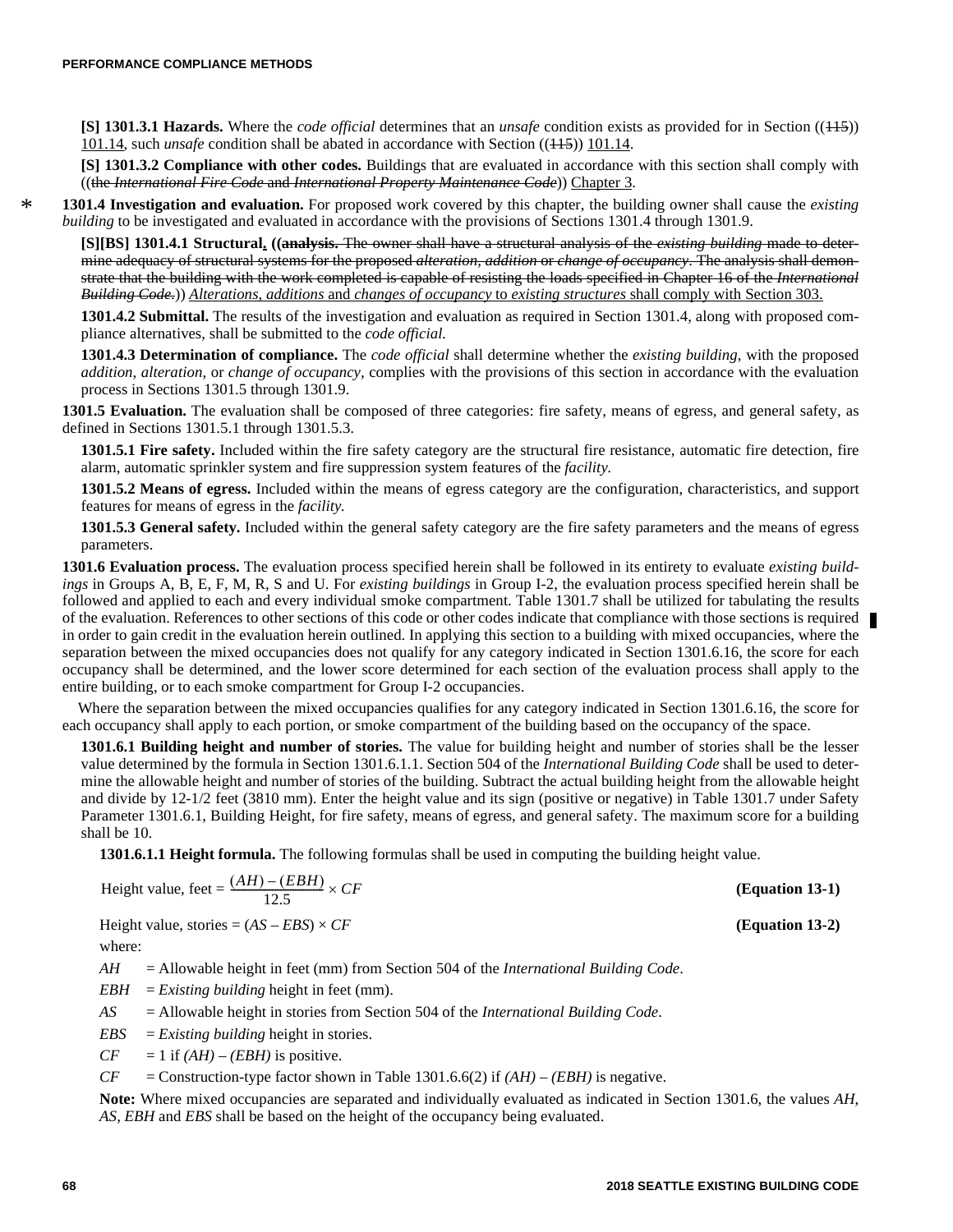**1301.6.2 Building area.** The value for building area shall be determined by the formula in Section 1301.6.2.2. Section 506 of the *International Building Code* and the formula in Section 1301.6.2.1 shall be used to determine the allowable area of the building. Subtract the actual building area from the allowable area and divide by 1,200 square feet  $(112 \text{ m}^2)$ . Enter the area value and its sign (positive or negative) in Table 1301.7 under Safety Parameter 1301.6.2, Building Area, for fire safety, means of egress and general safety. In determining the area value, the maximum permitted positive value for area is 50 percent of the fire safety score as listed in Table 1301.8, Mandatory Safety Scores. Group I-2 occupancies shall be scored zero.

**1301.6.2.1 Allowable area formula.** The following formula shall be used in computing allowable area:

 $A_a = A_t + (NS \times I_f)$ ) **(Equation 13-3)**

where:

 $A_a$  = Allowable building area per story (square feet).

- *A<sup>t</sup>* = Tabular allowable area factor (NS, S1, S13R, or SM value, as applicable) in accordance with Table 506.2 of the *International Building Code*.
- *NS* = Tabular allowable area factor in accordance with Table 506.2 of the *International Building Code* for a nonsprinklered building (regardless of whether the building is sprinklered).
- *I <sup>f</sup>* = Area factor increase due to frontage as calculated in accordance with Section 506.3 of the *International Building Code*.

**1301.6.2.2 Area formula.** The following formula shall be used in computing the area value. Determine the area value for each occupancy floor area on a floor-by-floor basis. For each occupancy, choose the minimum area value of the set of values obtained for the particular occupancy.



**(Equation 13-4)**

where:

 $i =$  Value for an individual separated occupancy on a floor.

 $n =$  Number of separated occupancies on a floor.

**1301.6.3 Compartmentation.** Evaluate the compartments created by fire barriers or horizontal assemblies which comply with Sections 1301.6.3.1 and 1301.6.3.2 and which are exclusive of the wall elements considered under Sections 1301.6.4 and 1301.6.5. Conforming compartments shall be figured as the net area and do not include shafts, chases, stairways, walls, or columns. Using Table 1301.6.3, determine the appropriate compartmentation value (CV) and enter that value into Table 1301.7 under Safety Parameter 1301.6.3, Compartmentation, for fire safety, means of egress, and general safety.

|                  |                                                                                                                        | <b>CATEGORIES</b> |                                                 |                                                 |                                                            |  |  |  |  |  |
|------------------|------------------------------------------------------------------------------------------------------------------------|-------------------|-------------------------------------------------|-------------------------------------------------|------------------------------------------------------------|--|--|--|--|--|
| <b>OCCUPANCY</b> | Compartment size equal<br><b>Compartment size of</b><br>to or greater than 15,000<br>10,000 square feet<br>square feet |                   | <b>Compartment size of</b><br>7,500 square feet | <b>Compartment size</b><br>of 5,000 square feet | <b>Compartment size</b><br>of 2,500 square feet<br>or less |  |  |  |  |  |
| $A-1, A-3$       |                                                                                                                        |                   | 10                                              | 14                                              | 18                                                         |  |  |  |  |  |
| $A-2$            |                                                                                                                        |                   | 10                                              | 14                                              | 18                                                         |  |  |  |  |  |
| A-4, B, E, S-2   |                                                                                                                        |                   | 10                                              | 15                                              | 20                                                         |  |  |  |  |  |
| $F, M, R, S-1$   |                                                                                                                        |                   | 10                                              | 16                                              | 22                                                         |  |  |  |  |  |

**TABLE 1301.6.3 COMPARTMENTATION VALUES** 

For SI: 1 square foot =  $0.0929$  m<sup>2</sup>.

**1301.6.3.1 Wall construction.** A wall used to create separate compartments shall be a fire barrier conforming to Section 707 of the *International Building Code* with a fire-resistance rating of not less than 2 hours. Where the building is not divided into more than one compartment, the compartment size shall be taken as the total floor area on all floors. Where there is more than one compartment within a story, each compartmented area on such story shall be provided with a horizontal exit conforming to Section 1026 of the *International Building Code*. The fire door serving as the horizontal exit between compartments shall be so installed, fitted, and gasketed that such fire door will provide a substantial barrier to the passage of smoke.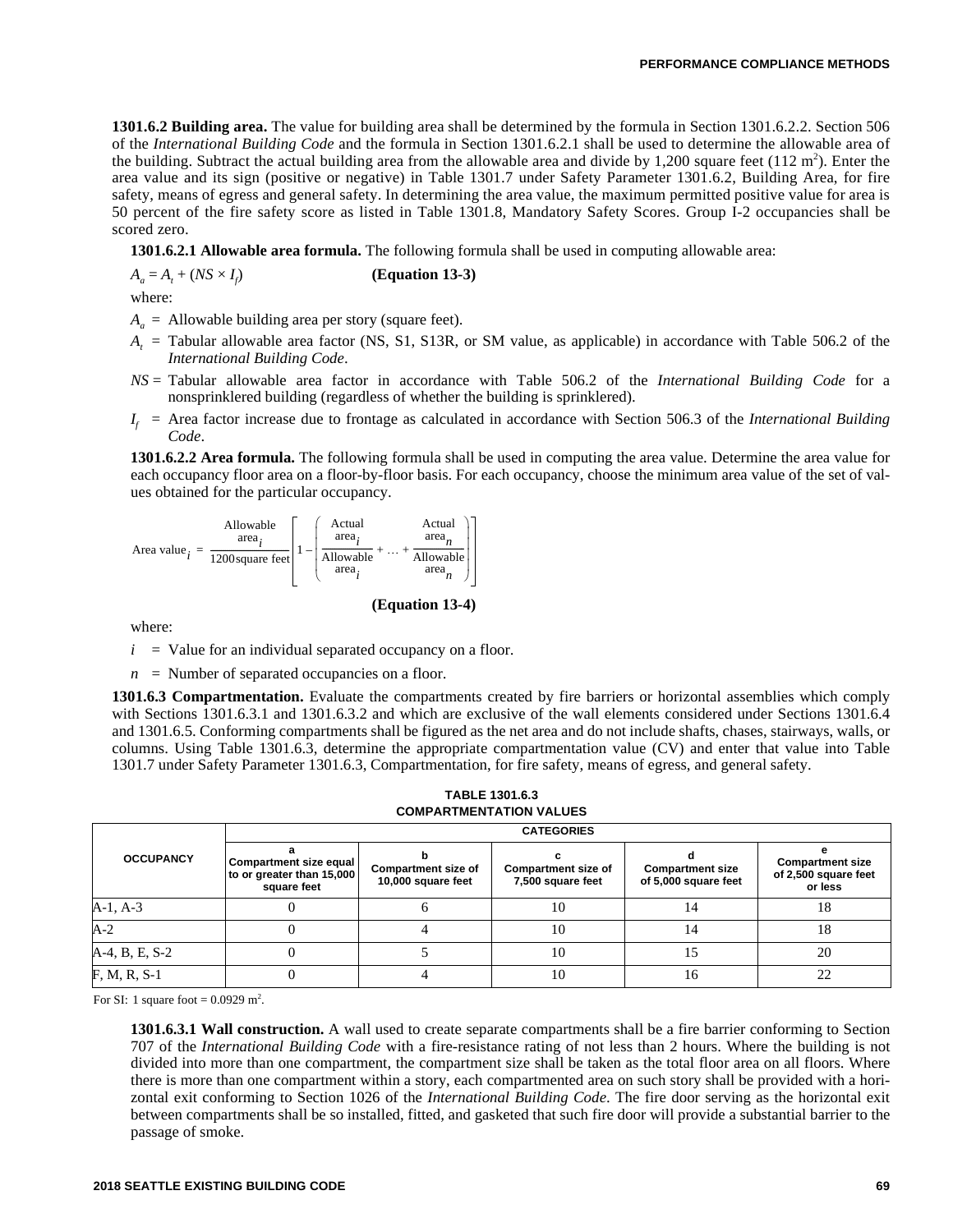**1301.6.3.2 Floor/ceiling construction.** A floor/ceiling assembly used to create compartments shall conform to Section 711 of the *International Building Code* and shall have a fire-resistance rating of not less than 2 hours.

**1301.6.4 Tenant and dwelling unit separations.** Evaluate the fire-resistance rating of floors and walls separating tenants, including dwelling units, and not evaluated under Sections 1301.6.3 and 1301.6.5. Group I-2 occupancies shall evaluate the rating of the separations between patient sleeping rooms.

Under the categories and occupancies in Table 1301.6.4, determine the appropriate value and enter that value in Table 1301.7 under Safety Parameter 1301.6.4, Tenant and Dwelling Unit Separation, for fire safety, means of egress, and general safety.

| <b>CATEGORIES</b> |  |  |  |  |  |
|-------------------|--|--|--|--|--|
|                   |  |  |  |  |  |
|                   |  |  |  |  |  |
|                   |  |  |  |  |  |
|                   |  |  |  |  |  |
|                   |  |  |  |  |  |
|                   |  |  |  |  |  |
|                   |  |  |  |  |  |
|                   |  |  |  |  |  |

| <b>TABLE 1301.6.4</b>    |
|--------------------------|
| <b>SEPARATION VALUES</b> |

**1301.6.4.1 Categories.** The categories for tenant and dwelling unit separations are:

- 1. Category a—No fire partitions; incomplete fire partitions; no doors; doors not self-closing or automatic-closing.
- 2. Category b—Fire partitions or floor assemblies with less than 1-hour fire-resistance ratings or not constructed in accordance with Section 708 or 711 of the *International Building Code*, respectively.
- 3. Category c—Fire partitions with 1-hour or greater fire-resistance ratings constructed in accordance with Section 708 of the *International Building Code* and floor assemblies with 1-hour but less than 2-hour fire-resistance ratings constructed in accordance with Section 711 of the *International Building Code* or with only one tenant within the floor area.
- 4. Category d—Fire barriers with 1-hour but less than 2-hour fire-resistance ratings constructed in accordance with Section 707 of the *International Building Code* and floor assemblies with 2-hour or greater fire-resistance ratings constructed in accordance with Section 711 of the *International Building Code*.
- 5. Category e—Fire barriers and floor assemblies with 2-hour or greater fire-resistance ratings and constructed in accordance with Sections 707 and 711 of the *International Building Code*, respectively.

**1301.6.5 Corridor walls.** Evaluate the fire-resistance rating and degree of completeness of walls which create corridors serving the floor and that are constructed in accordance with Section 1020 of the *International Building Code*. This evaluation shall not include the wall elements considered under Sections 1301.6.3 and 1301.6.4. Under the categories and groups in Table 1301.6.5, determine the appropriate value and enter that value into Table 1301.7 under Safety Parameter 1301.6.5, Corridor Walls, for fire safety, means of egress, and general safety.

| <b>OCCUPANCY</b>  | <b>CATEGORIES</b> |       |  |  |  |  |
|-------------------|-------------------|-------|--|--|--|--|
|                   |                   |       |  |  |  |  |
| $A-1$             | $-10$             |       |  |  |  |  |
| $A-2$             | $-30$             | $-12$ |  |  |  |  |
| A-3, F, M, R, S-1 |                   |       |  |  |  |  |
| A-4, B, E, S-2    |                   |       |  |  |  |  |
| $I-2$             | $-10$             |       |  |  |  |  |

#### **TABLE 1301.6.5 CORRIDOR WALL VALUES**

a. Corridors not providing at least one-half the exit access travel distance for all occupants on a floor shall use Category b.

**1301.6.5.1 Categories.** The categories for corridor walls are:

- 1. Category a—No fire partitions; incomplete fire partitions; no doors; or doors not self-closing.
- 2. Category b—Less than 1-hour fire-resistance rating or not constructed in accordance with Section 708.4 of the *International Building Code*.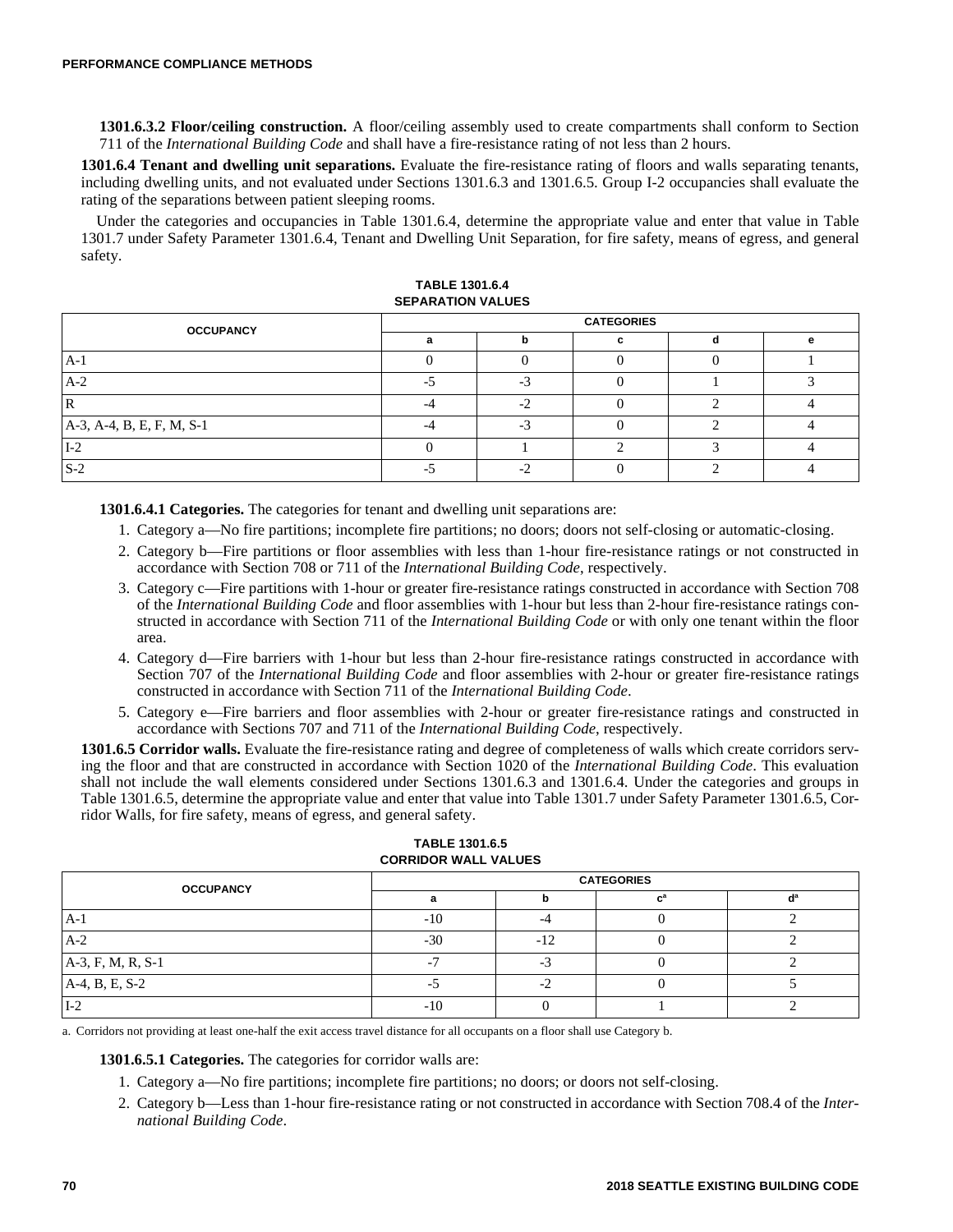- 3. Category c—1-hour to less than 2-hour fire-resistance rating, with doors conforming to Section 716 of the *International Building Code* or without corridors as permitted by Section 1020 of the *International Building Code*.
- 4. Category d—2-hour or greater fire-resistance rating, with doors conforming to Section 716 of the *International Building Code*.

**1301.6.6 Vertical openings.** Evaluate the fire-resistance rating of interior exit stairways or ramps, hoistways, escalator openings, and other shaft enclosures within the building, and openings between two or more floors. Table 1301.6.6(1) contains the appropriate protection values. Multiply that value by the construction-type factor found in Table 1301.6.6(2). Enter the vertical opening value and its sign (positive or negative) in Table 1301.7 under Safety Parameter 1301.6.6, Vertical Openings, for fire safety, means of egress, and general safety. If the structure is a one-story building or if all the unenclosed vertical openings within the building conform to the requirements of Section 712 of the *International Building Code*, enter a value of 2. The maximum positive value for this requirement (VO) shall be 2.

**TABLE 1301.6.6(1) VERTICAL OPENING PROTECTION VALUE**

|                            | <b>PROTECTION</b>      | <b>VALUE</b>                        |  |  |  |
|----------------------------|------------------------|-------------------------------------|--|--|--|
| None (unprotected opening) |                        | -2 times number of floors connected |  |  |  |
| Less than 1 hour           |                        | -1 times number of floors connected |  |  |  |
|                            | 1 to less than 2 hours |                                     |  |  |  |
|                            | 12 hours or more       |                                     |  |  |  |

**TABLE 1301.6.6(2) CONSTRUCTION-TYPE FACTOR**

|   | <b>TYPE OF CONSTRUCTION</b> |     |                                           |            |       |      |    |      |           |  |
|---|-----------------------------|-----|-------------------------------------------|------------|-------|------|----|------|-----------|--|
| n | ΙA                          | IB  | ΙIΑ                                       | <b>IIB</b> | IIIA  | IIIB | IV | VA   | <b>VB</b> |  |
|   | $\cdot$                     | ن . | $\sim$ $\sim$<br>$\overline{\phantom{m}}$ | ر. ر       | ر . ب | J.J  | ر… | ن. ب |           |  |

**1301.6.6.1 Vertical opening formula.** The following formula shall be used in computing vertical opening value.

 $VO = PV \times CF$  (Equation 13-5)

where:

 $VO =$  Vertical opening value. The calculated value shall not be greater than positive 2.0.

 $PV =$  Protection value from Table 1301.6.6.(1).

 $CF =$  Construction-type factor from Table 1301.6.6.(2).

**1301.6.7 HVAC systems.** Evaluate the ability of the HVAC system to resist the movement of smoke and fire beyond the point of origin. Under the categories in Section 1301.6.7.1, determine the appropriate value and enter that value into Table 1301.7 under Safety Parameter 1301.6.7, HVAC Systems, for fire safety, means of egress, and general safety. Facilities in Group I-2 occupancies meeting Category a, b or c shall be considered to fail the evaluation.

**1301.6.7.1 Categories.** The categories for HVAC systems are:

- 1. Category a—Plenums not in accordance with Section 602 of the *International Mechanical Code*. -10 points.
- 2. Category b—Air movement in egress elements not in accordance with Section 1020.5 of the *International Building Code*. -5 points.
- 3. Category c—Both Categories a and b are applicable. -15 points.
- 4. Category d—Compliance of the HVAC system with Section 1020.5 of the *International Building Code* and Section 602 of the *International Mechanical Code*. 0 points.
- 5. Category e—Systems serving one story; or a central boiler/chiller system without ductwork connecting two or more stories. +5 points.

**1301.6.8 Automatic fire detection.** Evaluate the smoke detection capability based on the location and operation of automatic fire detectors in accordance with Section 907 of the *International Building Code* and the *International Mechanical Code*. Under the categories and occupancies in Table 1301.6.8, determine the appropriate value and enter that value into Table 1301.7 under Safety Parameter 1301.6.8, Automatic Fire Detection, for fire safety, means of egress, and general safety. Facilities in Group I-2 occupancies meeting Category a, b or c shall be considered to fail the evaluation.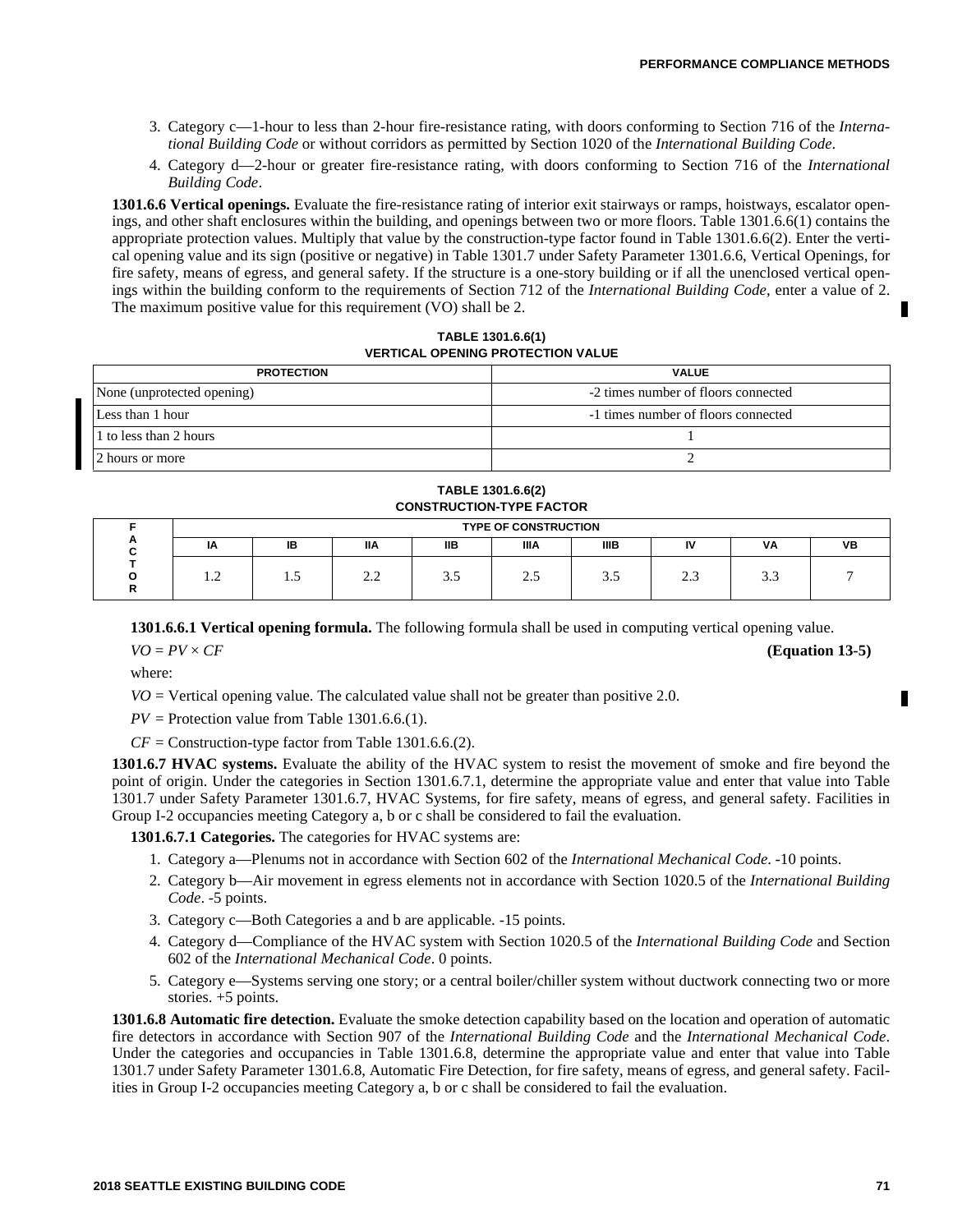| <b>OCCUPANCY</b>          | <b>CATEGORIES</b> |      |    |  |  |           |  |  |
|---------------------------|-------------------|------|----|--|--|-----------|--|--|
|                           |                   |      |    |  |  |           |  |  |
| $A-1$ , A-3, F, M, R, S-1 | -10               |      |    |  |  | <b>NA</b> |  |  |
| $A-2$                     | -25               |      |    |  |  | <b>NA</b> |  |  |
| $A-4, B, E, S-2$          |                   | $-2$ |    |  |  | <b>NA</b> |  |  |
| $I-2$                     | NP                | NP   | NP |  |  |           |  |  |

## **TABLE 1301.6.8 AUTOMATIC FIRE DETECTION VALUES**

NA = Not Applicable.

NP = Not Permitted.

**1301.6.8.1 Categories.** The categories for automatic fire detection are:

- 1. Category a—None.
- 2. Category b—Existing smoke detectors in HVAC systems and maintained in accordance with the *International Fire Code*.
- 3. Category c—Smoke detectors in HVAC systems. The detectors are installed in accordance with the requirements for new buildings in the *International Mechanical Code*.
- 4. Category d—Smoke detectors throughout all floor areas other than individual sleeping units, tenant spaces and dwelling units.
- 5. Category e—Smoke detectors installed throughout the floor area.
- 6. Category f—Smoke detectors in corridors only.

**1301.6.9 Fire alarm systems.** Evaluate the capability of the fire alarm system in accordance with Section 907 of the *International Building Code*. Under the categories and occupancies in Table 1301.6.9, determine the appropriate value and enter that value into Table 1301.7 under Safety Parameter 1301.6.9, Fire Alarm System, for fire safety, means of egress, and general safety.

## **TABLE 1301.6.9 FIRE ALARM SYSTEM VALUES**

| <b>OCCUPANCY</b>            | <b>CATEGORIES</b> |                           |    |    |  |  |
|-----------------------------|-------------------|---------------------------|----|----|--|--|
|                             |                   | $\mathbf{b}^{\mathsf{a}}$ |    |    |  |  |
| A-1, A-2, A-3, A-4, B, E, R | $-10$             | -                         |    |    |  |  |
| F, M, S                     |                   |                           | 10 | 10 |  |  |
| $I-2$                       | -4                |                           |    |    |  |  |

a. For buildings equipped throughout with an automatic sprinkler system, add 2 points for activation by a sprinkler water-flow device.

**1301.6.9.1 Categories.** The categories for fire alarm systems are:

- 1. Category a—None.
- 2. Category b—Fire alarm system with manual fire alarm boxes in accordance with Section 907.4 of the *International Building Code* and alarm notification appliances in accordance with Section 907.5.2 of the *International Building Code*.
- 3. Category c—Fire alarm system in accordance with Section 907 of the *International Building Code*.
- 4. Category d—Category c plus a required emergency voice/alarm communications system and a fire command station that conforms to Section 911 of the *International Building Code* and contains the emergency voice/alarm communications system controls, fire department communication system controls, and any other controls specified in Section 911 of the *International Building Code* where those systems are provided.

**1301.6.10 Smoke control.** Evaluate the ability of a natural or mechanical venting, exhaust, or pressurization system to control the movement of smoke from a fire. Under the categories and occupancies in Table 1301.6.10, determine the appropriate value and enter that value into Table 1301.7 under Safety Parameter 1301.6.10, Smoke Control, for means of egress and general safety.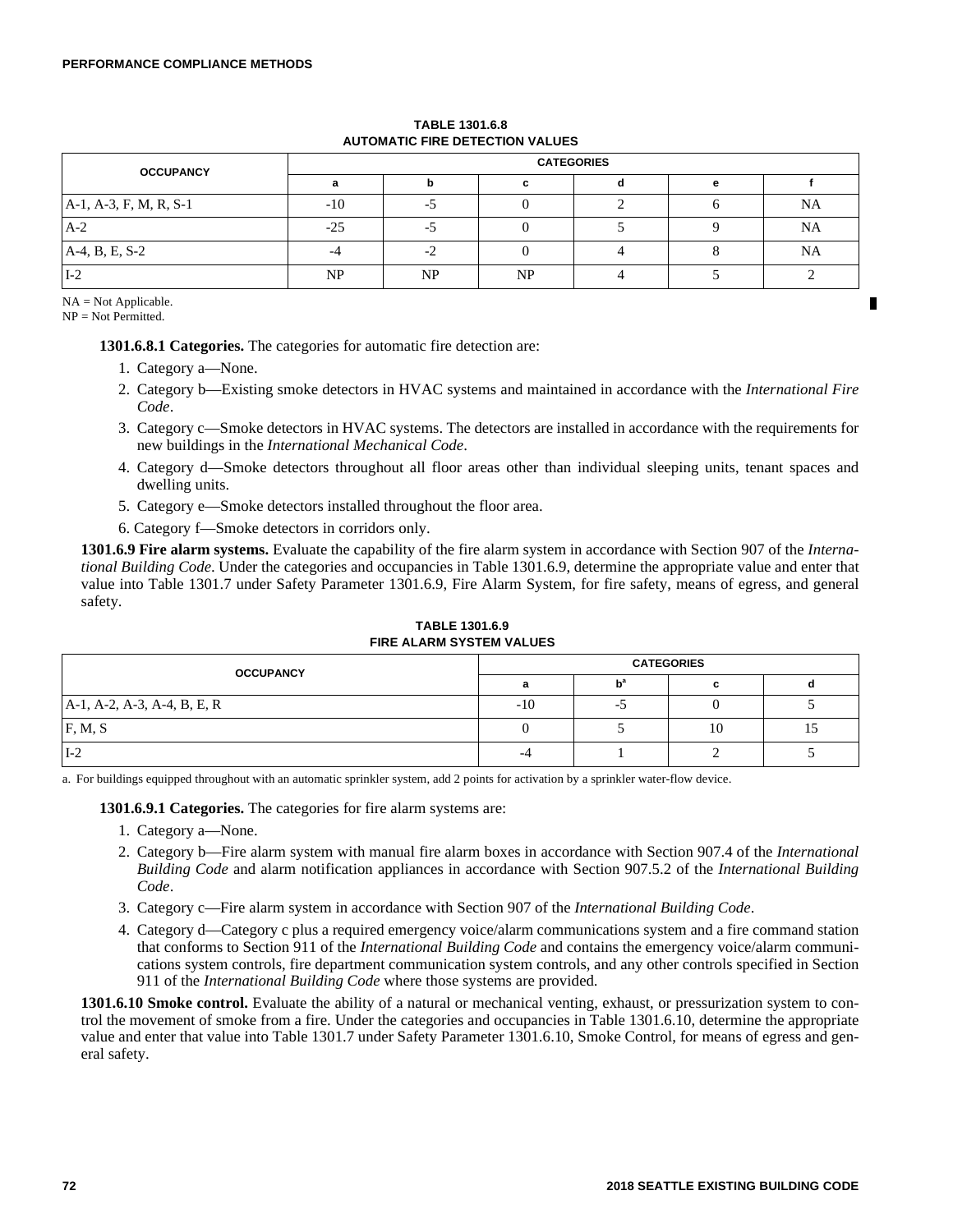## **TABLE 1301.6.10 SMOKE CONTROL VALUES**

| <b>OCCUPANCY</b> | <b>CATEGORIES</b> |                 |                 |    |    |  |  |  |
|------------------|-------------------|-----------------|-----------------|----|----|--|--|--|
|                  |                   |                 |                 |    |    |  |  |  |
| A-1, A-2, A-3    |                   |                 |                 |    |    |  |  |  |
| $A-4, E$         |                   |                 |                 |    |    |  |  |  |
| B, M, R          | $\bigcap$ a       | $\mathcal{D}$ a | $\mathcal{D}$ a |    |    |  |  |  |
| F.S              | $\bigcap$ a       | $\bigcap$ a     | 2a              | 2a | 2a |  |  |  |
| II-2             |                   |                 |                 |    |    |  |  |  |

a. This value shall be 0 if compliance with Category d or e in Section 1301.6.8.1 has not been obtained.

#### **1301.6.10.1 Categories.** The categories for smoke control are:

- 1. Category a—None.
- 2. Category b—The building is equipped throughout with an automatic sprinkler system. Openings are provided in exterior walls at the rate of 20 square feet  $(1.86 \text{ m}^2)$  per 50 linear feet  $(15 \text{ 240 mm})$  of exterior wall in each story and distributed around the building perimeter at intervals not exceeding 50 feet (15 240 mm). Such openings shall be readily openable from the inside without a key or separate tool and shall be provided with ready access thereto. In lieu of operable openings, clearly and permanently marked tempered glass panels shall be used.
- 3. Category c—One enclosed exit stairway, with ready access thereto, from each occupied floor of the building. The stairway has operable exterior windows, and the building has openings in accordance with Category b.
- 4. Category d—One smokeproof enclosure and the building has openings in accordance with Category b.
- 5. Category e—The building is equipped throughout with an automatic sprinkler system. Each floor area is provided with a mechanical air-handling system designed to accomplish smoke containment. Return and exhaust air shall be moved directly to the outside without recirculation to other floor areas of the building under fire conditions. The system shall exhaust not less than six air changes per hour from the floor area. Supply air by mechanical means to the floor area is not required. Containment of smoke shall be considered as confining smoke to the floor area involved without migration to other floor areas. Any other tested and *approved* design that will adequately accomplish smoke containment is permitted.
- 6. Category f—Each stairway shall be one of the following: a smokeproof enclosure in accordance with Section 1023.11 of the *International Building Code*; pressurized in accordance with Section 909.20.5 of the *International Building Code*; or shall have operable exterior windows.

**1301.6.11 Means of egress capacity and number.** Evaluate the means of egress capacity and the number of exits available to the building occupants. In applying this section, the means of egress are required to conform to the following sections of the *International Building Code*: 1003.7, 1004, 1005, 1006, 1007, 1016.2, 1026.1, 1028.2, 1028.5, 1029.2, 1029.3, 1029.4 and 1030. The number of exits credited is the number that is available to each occupant of the area being evaluated. Existing fire escapes shall be accepted as a component in the means of egress when conforming to Section 504.

Under the categories and occupancies in Table 1301.6.11, determine the appropriate value and enter that value into Table 1301.7 under Safety Parameter 1301.6.11, Means of Egress Capacity, for means of egress and general safety.

| <b>INLAINS OF LUNESS VALUES</b> |                   |  |  |  |    |  |  |
|---------------------------------|-------------------|--|--|--|----|--|--|
| <b>OCCUPANCY</b>                | <b>CATEGORIES</b> |  |  |  |    |  |  |
|                                 |                   |  |  |  |    |  |  |
| A-1, A-2, A-3, A-4, E, I-2      | $-10$             |  |  |  | 10 |  |  |
| -M                              |                   |  |  |  |    |  |  |
| B, F, S                         |                   |  |  |  |    |  |  |
|                                 |                   |  |  |  |    |  |  |

## **TABLE 1301.6.11 MEANS OF EGRESS VALUES**

a. The values indicated are for buildings six stories or less in height. For buildings over six stories above grade plane, add an additional -10 points.

**1301.6.11.1 Categories.** The categories for means-of-egress capacity and number of exits are:

- 1. Category a—Compliance with the minimum required means-of-egress capacity or number of exits is achieved through the use of a fire escape in accordance with Section 405.
- 2. Category b—Capacity of the means of egress complies with Section 1005 of the *International Building Code*, and the number of exits complies with the minimum number required by Section 1006 of the *International Building Code*.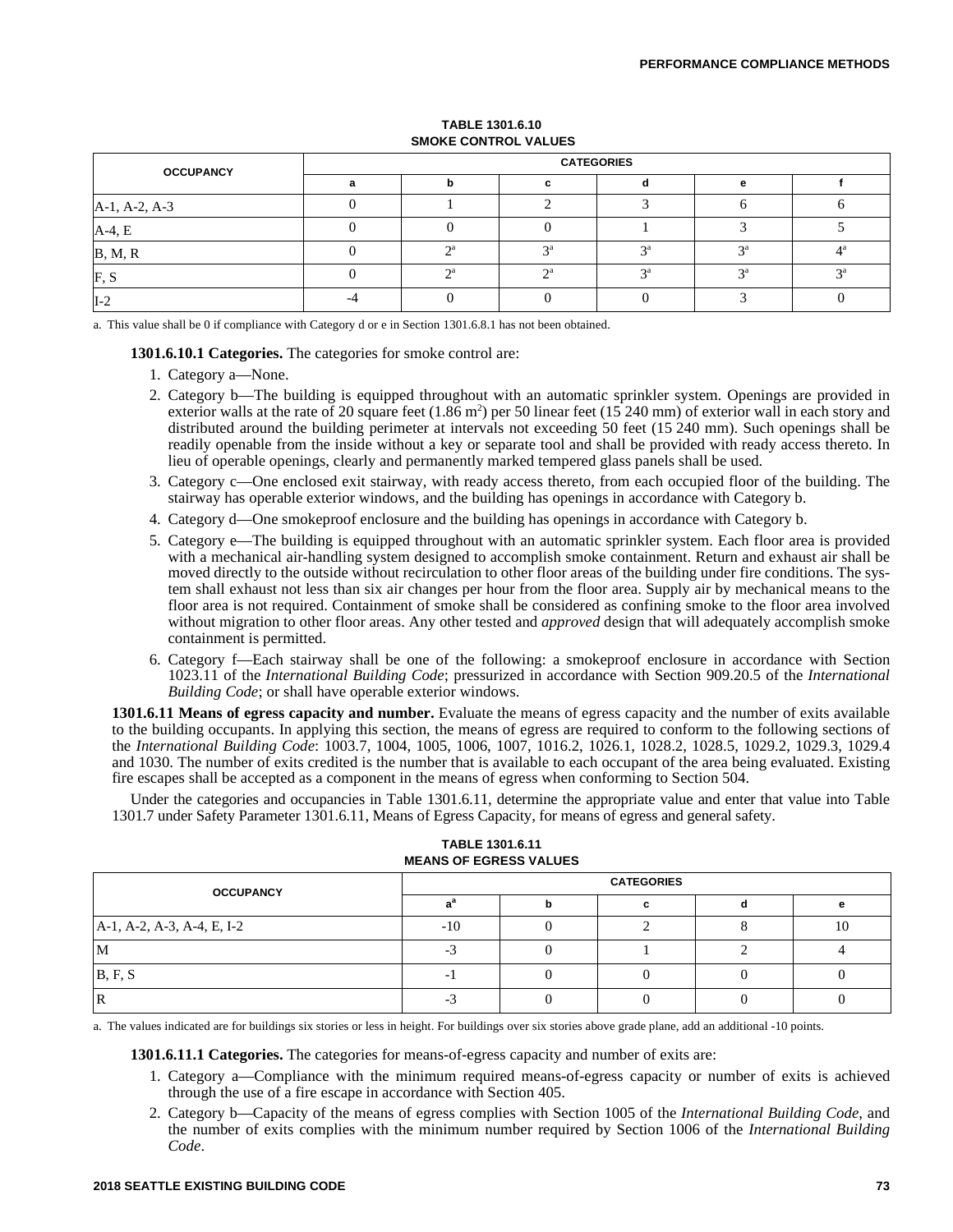- 3. Category c—Capacity of the means of egress is equal to or exceeds 125 percent of the required means-of-egress capacity, the means of egress complies with the minimum required width dimensions specified in the *International Building Code*, and the number of exits complies with the minimum number required by Section 1006 of the *International Building Code*.
- 4. Category d—The number of exits provided exceeds the number of exits required by Section 1006 of the *International Building Code*. Exits shall be located a distance apart from each other equal to not less than that specified in Section 1007 of the *International Building Code*.
- 5. Category e—The area being evaluated meets both Categories c and d.

**1301.6.12 Dead ends.** In spaces required to be served by more than one means of egress, evaluate the length of the exit access travel path in which the building occupants are confined to a single path of travel. Under the categories and occupancies in Table 1301.6.12, determine the appropriate value and enter that value into Table 1301.7 under Safety Parameter 1301.6.12, Dead Ends, for means of egress and general safety.

#### **TABLE 1301.6.12 DEAD-END VALUES**

| <b>OCCUPANCY</b>             | <b>CATEGORIES<sup>®</sup></b> |  |  |    |  |  |
|------------------------------|-------------------------------|--|--|----|--|--|
|                              |                               |  |  |    |  |  |
| A-1, A-3, A-4, B, F, M, R, S |                               |  |  |    |  |  |
| $A-2, E$                     | $\overline{\phantom{0}}$      |  |  |    |  |  |
| $I-2$                        |                               |  |  | -0 |  |  |

a. For dead-end distances between categories, the dead-end value shall be obtained by linear interpolation.

**1301.6.12.1 Categories.** The categories for dead ends are:

- 1. Category a—Dead end of 35 feet (10 670 mm) in nonsprinklered buildings or 70 feet (21 340 mm) in sprinklered buildings.
- 2. Category b—Dead end of 20 feet (6096 mm); or 50 feet (15 240 mm) in Group B in accordance with Section 1020.4, Exception 2, of the *International Building Cod*e.
- 3. Category c—No dead ends; or ratio of length to width  $(l/w)$  is less than 2.5:1.
- 4. Category d—Dead ends exceeding Category a.

**1301.6.13 Maximum exit access travel distance to an exit.** Evaluate the length of exit access travel to an *approved* exit. Determine the appropriate points in accordance with the following equation and enter that value into Table 1301.7 under Safety Parameter 1301.6.13, Maximum Exit Access Travel Distance for means of egress and general safety. The maximum allowable exit access travel distance shall be determined in accordance with Section 1017.1 of the *International Building Code*.

Points =  $20 \times$ Maximum allowable Maximum actual –  $\times$  travel distance travel distance Maximum allowable travel distance

#### **(Equation 13-6)**

**1301.6.14 Elevator control.** Evaluate the passenger elevator equipment and controls that are available to the fire department to reach all occupied floors. Emergency recall and in-car operation of elevators shall be provided in accordance with the *International Fire Code*. Under the categories and occupancies in Table 1301.6.14, determine the appropriate value and enter that value into Table 1301.7 under Safety Parameter 1301.6.14, Elevator Control, for fire safety, means of egress and general safety. The values shall be zero for a single-story building.

| LLLVAIVIN OVIIIINVL VALULU                                                                                                         |                   |           |  |      |  |  |
|------------------------------------------------------------------------------------------------------------------------------------|-------------------|-----------|--|------|--|--|
| <b>ELEVATOR TRAVEL</b>                                                                                                             | <b>CATEGORIES</b> |           |  |      |  |  |
|                                                                                                                                    |                   |           |  |      |  |  |
| Less than 25 feet of travel above or below the primary level of<br>elevator access for emergency fire-fighting or rescue personnel |                   |           |  | $+2$ |  |  |
| Travel of 25 feet or more above or below the primary level of<br>elevator access for emergency fire-fighting or rescue personnel   |                   | <b>NP</b> |  |      |  |  |

**TABLE 1301.6.14 ELEVATOR CONTROL VALUES**

For SI: 1 foot = 304.8 mm.

NP = Not Permitted.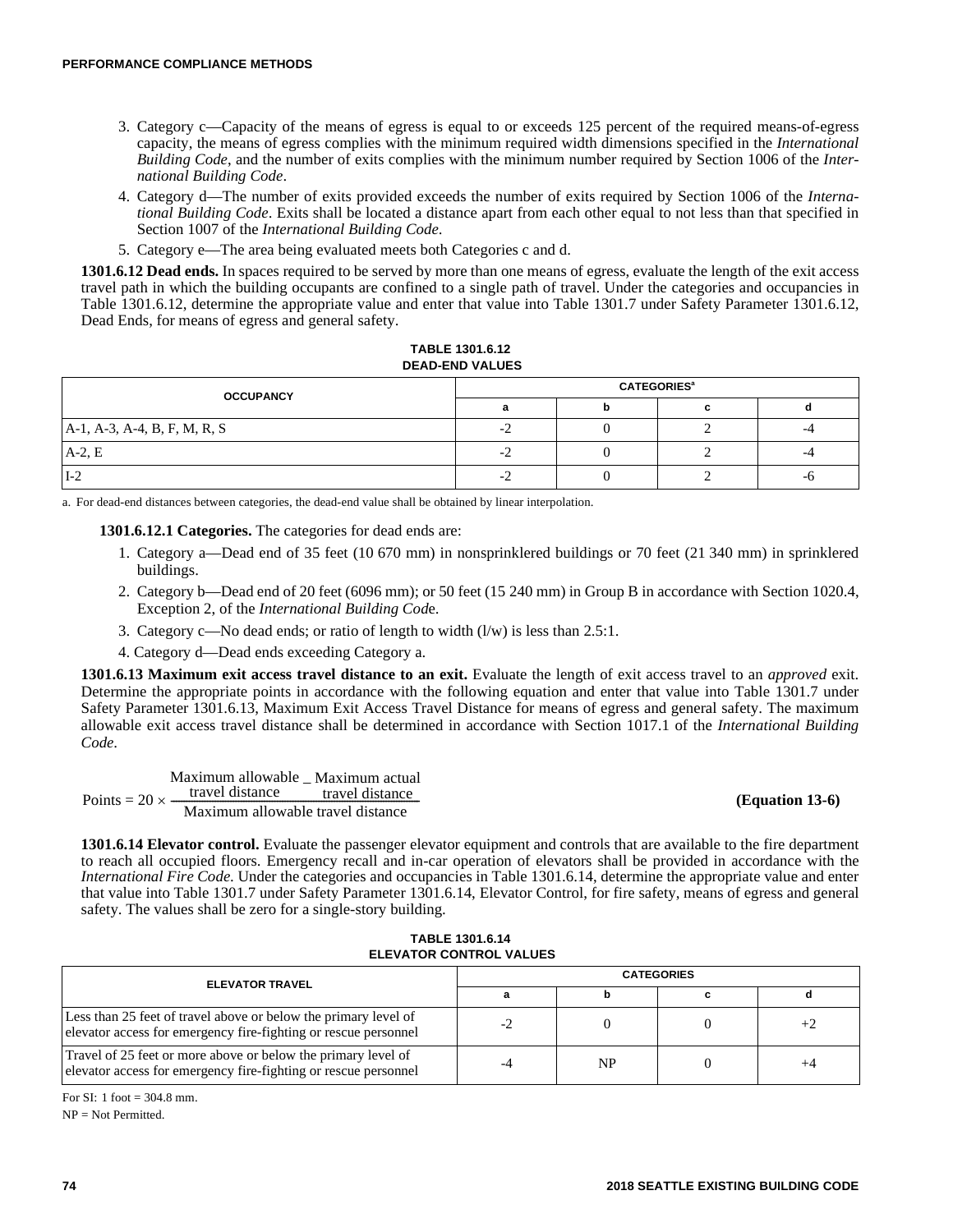**1301.6.14.1 Categories.** The categories for elevator controls are:

- 1. Category a—No elevator.
- 2. Category b—Any elevator without Phase I emergency recall operation and Phase II emergency in-car operation.
- 3. Category c—All elevators with Phase I emergency recall operation and Phase II emergency in-car operation as required by the *International Fire Code*.
- 4. Category d—All meet Category c; or Category b where permitted to be without Phase I emergency recall operation and Phase II emergency in-car operation; and at least one elevator that complies with new construction requirements serves all occupied floors.

**1301.6.15 Means of egress emergency lighting.** Evaluate the presence of and reliability of means of egress emergency lighting. Under the categories and occupancies in Table 1301.6.15, determine the appropriate value and enter that value into Table 1301.7 under Safety Parameter 1301.6.15, Means of Egress Emergency Lighting, for means of egress and general safety.

**1301.6.15.1 Categories.** The categories for means of egress emergency lighting are:

- 1. Category a—Means-of-egress lighting and exit signs not provided with emergency power in accordance with Section 2702 of the *International Building Code*.
- 2. Category b—Means of egress lighting and exit signs provided with emergency power in accordance with Section 2702 of the *International Building Code*.
- 3. Category c—Emergency power provided to means of egress lighting and exit signs, which provides protection in the event of power failure to the site or building.

**TABLE 1301.6.15 MEANS OF EGRESS EMERGENCY LIGHTING VALUES**

| <b>NUMBER OF EXITS REQUIRED</b>                    | <b>CATEGORIES</b> |  |  |  |
|----------------------------------------------------|-------------------|--|--|--|
| BY SECTION 1006 OF THE INTERNATIONAL BUILDING CODE |                   |  |  |  |
| Two or more exits                                  | NP                |  |  |  |
| Minimum of one exit                                |                   |  |  |  |

 $NP = Not Permitted.$ 

**1301.6.16 Mixed occupancies.** Where a building has two or more occupancies that are not in the same occupancy classification, the separation between the mixed occupancies shall be evaluated in accordance with this section. Where there is no separation between the mixed occupancies or the separation between mixed occupancies does not qualify for any of the categories indicated in Section 1301.6.16.1, the building shall be evaluated as indicated in Section 1301.6, and the value for mixed occupancies shall be zero. Under the categories and occupancies in Table 1301.6.16, determine the appropriate value and enter that value into Table 1301.7 under Safety Parameter 1301.6.16, Mixed Occupancies, for fire safety and general safety. For buildings without mixed occupancies, the value shall be zero. Facilities in Group I-2 occupancies meeting Category a shall be considered to fail the evaluation.

#### **TABLE 1301.6.16 MIXED OCCUPANCY VALUES<sup>a</sup>**

| <b>OCCUPANCY</b>        |     | <b>CATEGORIES</b> |  |  |  |
|-------------------------|-----|-------------------|--|--|--|
|                         | а   |                   |  |  |  |
| $A-1, A-2, R$           | -10 |                   |  |  |  |
| A-3, A-4, B, E, F, M, S |     |                   |  |  |  |
|                         | NP  |                   |  |  |  |

NP = Not Permitted.

a. For fire-resistance ratings between categories, the value shall be obtained by linear interpolation.

**1301.6.16.1 Categories.** The categories for mixed occupancies are:

- 1. Category a—Occupancies separated by minimum 1-hour fire barriers or minimum 1-hour horizontal assemblies, or both.
- 2. Category b—Separations between occupancies in accordance with Section 508.4 of the *International Building Code*.
- 3. Category c—Separations between occupancies having a fire-resistance rating of not less than twice that required by Section 508.4 of the *International Building Code*.

**1301.6.17 Automatic sprinklers.** Evaluate the ability to suppress a fire based on the installation of an automatic sprinkler system in accordance with Section 903.3.1.1 of the *International Building Code*. "Required sprinklers" shall be based on the requirements of this code. Under the categories and occupancies in Table 1301.6.17, determine the appropriate value and enter that value into Table 1301.7 under Safety Parameter 1301.6.17, Automatic Sprinklers, for fire safety, means of egress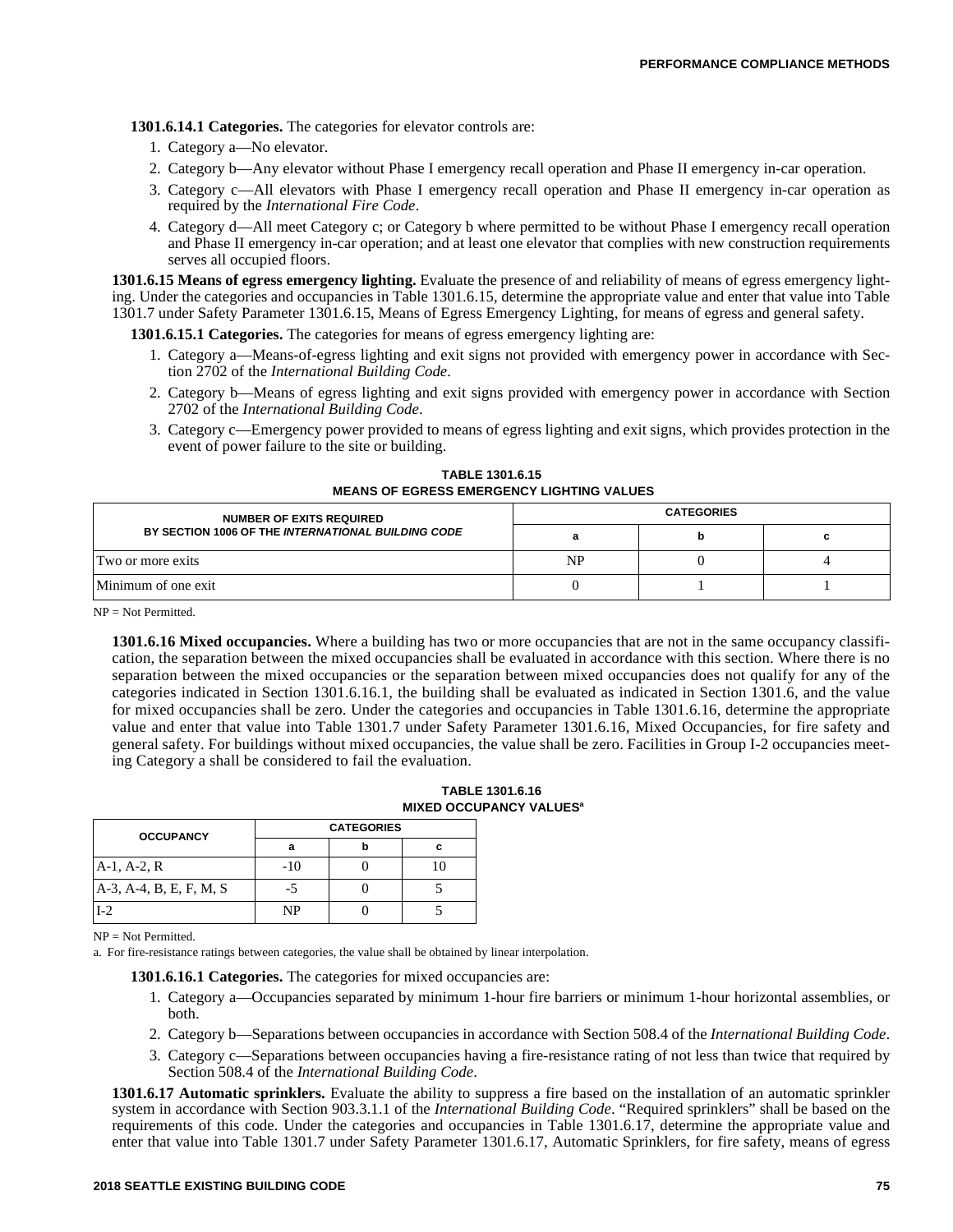divided by 2, and general safety. High-rise buildings defined in Chapter 2 of the *International Building Code* that undergo a *change of occupancy* to Group R shall be equipped throughout with an automatic sprinkler system in accordance with Section 403 of the *International Building Code* and Chapter 9 of the *International Building Code*. Facilities in Group I-2 occupancies meeting Category a, b, c or f shall be considered to fail the evaluation.

#### **TABLE 1301.6.17 SPRINKLER SYSTEM VALUES**

| <b>OCCUPANCY</b>          | <b>CATEGORIES</b>     |     |    |  |    |           |  |
|---------------------------|-----------------------|-----|----|--|----|-----------|--|
|                           |                       |     |    |  |    |           |  |
| $A-1$ , A-3, F, M, R, S-1 | -0                    | - 1 |    |  |    |           |  |
| $A-2$                     |                       | $-$ |    |  |    |           |  |
| A-4, B, E, S-2            | 1 <sub>0</sub><br>-12 | -ო  |    |  |    |           |  |
| $I-2$                     | NP                    | NP  | NP |  | 10 | <b>NP</b> |  |

 $NP = Not Permitted$ .

a. These options cannot be taken if Category a in Section 1301.6.18 is used.

**1301.6.17.1 Categories.** The categories for automatic sprinkler system protection are:

- 1. Category a—Sprinklers are required throughout; sprinkler protection is not provided or the sprinkler system design is not adequate for the hazard protected in accordance with Section 903 of the *International Building Code*.
- 2. Category b—Sprinklers are required in a portion of the building; sprinkler protection is not provided or the sprinkler system design is not adequate for the hazard protected in accordance with Section 903 of the *International Building Code*.
- 3. Category c—Sprinklers are not required; none are provided.
- 4. Category d—Sprinklers are required in a portion of the building; sprinklers are provided in such portion; the system is one that complied with the code at the time of installation and is maintained and supervised in accordance with Section 903 of the *International Building Code*.
- 5. Category e—Sprinklers are required throughout; sprinklers are provided throughout in accordance with Chapter 9 of the *International Building Code*.
- 6. Category f—Sprinklers are not required throughout; sprinklers are provided throughout in accordance with Chapter 9 of the *International Building Code*.

**1301.6.18 Standpipes.** Evaluate the ability to initiate attack on a fire by making a supply of water readily available through the installation of standpipes in accordance with Section 905 of the *International Building Code*. "Required Standpipes" shall be based on the requirements of the *International Building Code*. Under the categories and occupancies in Table 1301.6.18, determine the appropriate value and enter that value into Table 1301.7 under Safety Parameter 1301.6.18, Standpipes, for fire safety, means of egress, and general safety.

#### **TABLE 1301.6.18 STANDPIPE SYSTEM VALUES**

| <b>OCCUPANCY</b>       |       | <b>CATEGORIES</b> |  |  |  |  |
|------------------------|-------|-------------------|--|--|--|--|
|                        |       |                   |  |  |  |  |
| A-1, A-3, F, M, R, S-1 | -0    |                   |  |  |  |  |
| $A-2$                  | -4    |                   |  |  |  |  |
| A-4, B, E, S-2         | $-12$ |                   |  |  |  |  |
| $I-2$                  | - 4   |                   |  |  |  |  |

a. This option cannot be taken if Category a or Category b in Section 1301.6.17 is used.

**1301.6.18.1 Standpipe categories.** The categories for standpipe systems are:

- 1. Category a—Standpipes are required; standpipe is not provided or the standpipe system design is not in compliance with Section 905.3 of the *International Building Code*.
- 2. Category b—Standpipes are not required; none are provided.
- 3. Category c—Standpipes are required; standpipes are provided in accordance with Section 905 of the *International Building Code*.
- 4. Category d—Standpipes are not required; standpipes are provided in accordance with Section 905 of the *International Building Code*.

**1301.6.19 Incidental uses.** Evaluate the protection of incidental uses in accordance with Section 509.4.2 of the *International Building Code*. Do not include those where this code requires automatic sprinkler systems throughout the building including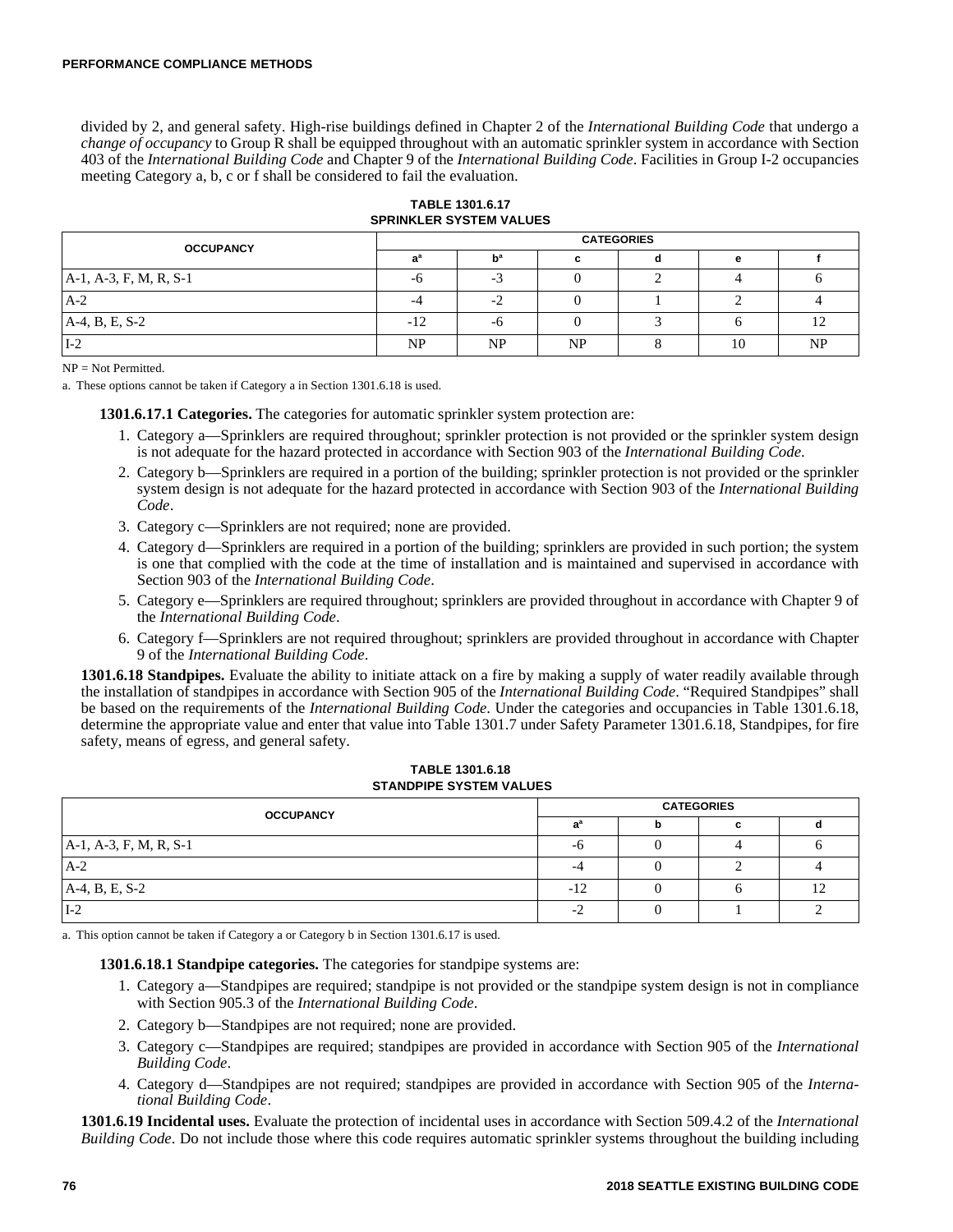covered and open mall buildings, high-rise buildings, public garages and unlimited area buildings. Assign the lowest score from Table 1301.6.19 for the building or floor area being evaluated and enter that value into Table 1301.7 under Safety Parameter 1301.6.19, Incidental Uses, for fire safety, means of egress and general safety. If there are no specific occupancy areas in the building or floor area being evaluated, the value shall be zero.

**TABLE 1301.6.19 INCIDENTAL USE AREA VALUES**

| <b>PROTECTION REQUIRED BY TABLE 509</b> | <b>PROTECTION PROVIDED</b> |        |                          |                    |               |                          |                |
|-----------------------------------------|----------------------------|--------|--------------------------|--------------------|---------------|--------------------------|----------------|
| OF THE INTERNATIONAL BUILDING CODE      | <b>None</b>                | 1 hour | <b>AS</b>                | <b>AS with CRS</b> | 1 hour and AS | 2 hours                  | 2 hours and AS |
| 2 hours and AS                          | $-4$                       | $-3$   | $-2$                     | $-2$               |               | $-2$                     |                |
| 2 hours, or 1 hour and AS               | $-3$                       | $-2$   | - 1                      | - 1                |               |                          |                |
| 1 hour and AS                           | $-3$                       | $-2$   | $-1$                     | $-1$               |               | $-1$                     |                |
| 1 hour                                  | - 1                        |        | - 1                      |                    |               |                          |                |
| 1 hour, or AS with CRS                  | - 1                        |        | $\overline{\phantom{a}}$ | -1                 |               |                          |                |
| AS with CRS                             | - 1                        | - 1    | -1                       | -1                 |               | $\overline{\phantom{0}}$ |                |
| 1 hour or AS                            | - 1                        |        |                          |                    |               |                          |                |

AS = Automatic Sprinkler System;

CRS = Construction capable of resisting the passage of smoke (see IBC Section 509.4.2 of the *International Building Code*). **((Note:** For Table 1301.7, see page 71.))

**1301.6.20 Smoke compartmentation.** Evaluate the smoke compartments for compliance with Section 407.5 of the *International Building Code*. Under the categories and occupancies in Table 1301.6.20, determine the appropriate smoke compartmentation value (SCV) and enter that value into Table 1301.7 under Safety Parameter 1301.6.20, Smoke Compartmentation, for fire safety, means of egress and general safety. Facilities in Group I-2 occupancies meeting Category b or c shall be considered to fail the evaluation.

**TABLE 1301.6.20 SMOKE COMPARTMENTATION VALUES**

| <b>OCCUPANCY</b>         | <b>CATEGORIES</b> <sup>a</sup> |           |           |  |  |
|--------------------------|--------------------------------|-----------|-----------|--|--|
|                          |                                |           |           |  |  |
| $A, B, E, F, M, R$ and S |                                |           |           |  |  |
| $I-2$                    |                                | <b>NP</b> | <b>NP</b> |  |  |

For SI: 1 square foot =  $0.093$  m<sup>2</sup>.

 $NP = Not Permitted.$ 

a. For areas between categories, the smoke compartmentation value shall be obtained by linear interpolation.

**1301.6.20.1 Categories.** Categories for smoke compartment size are:

- 1. Category a—Smoke compartment size is equal to or less than  $22,500$  square feet (2092 m<sup>2</sup>).
- 2. Category b—Smoke compartment size is greater than  $22,500$  square feet (2092 m<sup>2</sup>).
- 3. Category c—Smoke compartments are not provided.

**1301.6.21 Patient ability, concentration, smoke compartment location and ratio to attendant.** In I-2 occupancies, the ability of patients, their concentration and ratio to attendants shall be evaluated and applied in accordance with this section. Evaluate each smoke compartment using the categories in Sections 1301.6.21.1, 1301.6.21.2 and 1301.6.21.3 and enter the value in Table 1301.7. To determine the safety factor, multiply the three values together; if the sum is 9 or greater, compliance has failed.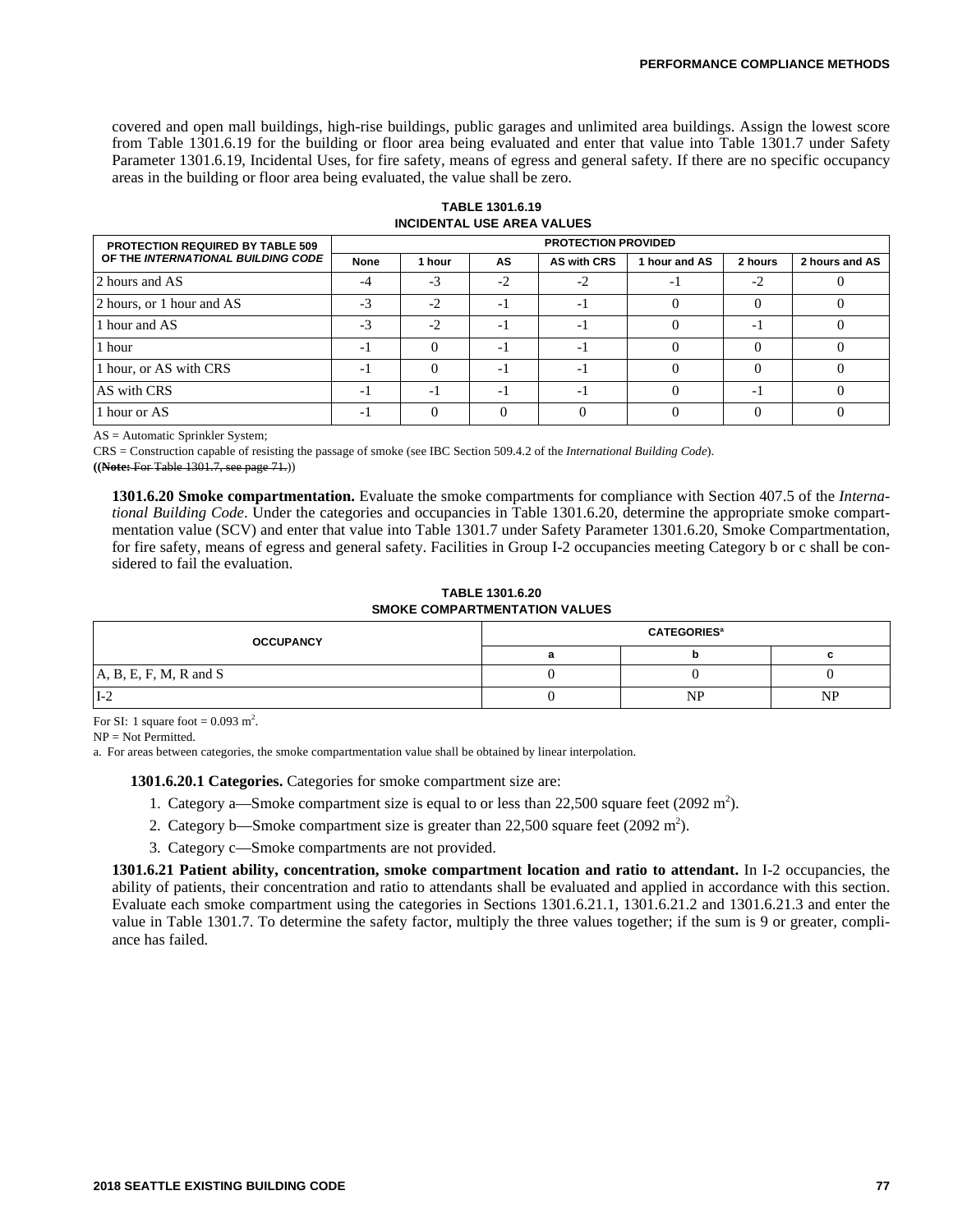**1301.6.21.1 Patient ability for self-preservation.** Evaluate the ability of the patients for self-preservation in each smoke compartment in an emergency. Under the categories and occupancies in Table 1301.6.21.1, determine the appropriate value and enter that value in Table 1301.7 under Safety Parameter 1301.6.21.1, Patient Ability for Self-preservation, for means of egress and general safety.

| TABLE 1301.6.21.1      |  |
|------------------------|--|
| PATIENT ABILITY VALUES |  |

| <b>OCCUPANCY</b> | <b>CATEGORIES</b> |  |  |  |  |
|------------------|-------------------|--|--|--|--|
|                  |                   |  |  |  |  |
| $I-2$            |                   |  |  |  |  |

**1301.6.21.1.1 Categories.** The categories for patient ability for self-preservation are:

1. Category a—(mobile) Patients are capable of self-preservation without assistance.

2. Category b—(not mobile) Patients rely on assistance for evacuation or relocation.

3. Category c—(not movable) Patients cannot be evacuated or relocated.

**1301.6.21.2 Patient concentration.** Evaluate the concentration of patients in each smoke compartment under Section 1301.6.21.2. Under the categories and occupancies in Table 1301.6.21.2 determine the appropriate value and enter that value in Table 1301.7 under Safety Parameter 1301.6.21.2, Patient Concentration, for means of egress and general safety.

**TABLE 1301.6.21.2 PATIENT CONCENTRATION VALUES**

| <b>OCCUPANCY</b> | <b>CATEGORIES</b> |  |  |  |  |
|------------------|-------------------|--|--|--|--|
|                  |                   |  |  |  |  |
| 1-4              |                   |  |  |  |  |

**1301.6.21.2.1 Categories:** The categories for patient concentration are:

1. Category a—smoke compartment has 1 to 10 patients.

2. Category b—smoke compartment has more than 10 to 40 patients.

3. Category c—smoke compartment has more than 40 patients.

**1301.6.21.3 Attendant-to-patient ratio.** Evaluate the attendant-to-patient ratio for each compartment under Section 1301.6.21.3. Under the categories and occupancies in Table 1301.6.21.3 determine the appropriate value and enter that value in Table 1301.7 under Safety Parameter 1301.6.21.3, Attendant-to-patient Ratio, for means of egress and general safety.

**1301.6.21.3.1 Categories.** The categories for attendant-to-patient concentrations are:

- 1. Category a—attendant-to-patient concentration is 1:5.
- 2. Category b—attendant-to-patient concentration is 1:6 to 1:10.
- 3. Category c—attendant-to-patient concentration is greater than 1:10 or no patients.

## **TABLE 1301.6.21.3 ATTENDANT-TO-PATIENT RATIO VALUES**

| <b>OCCUPANCY</b> | <b>CATEGORIES</b> |  |  |  |  |
|------------------|-------------------|--|--|--|--|
|                  |                   |  |  |  |  |
| $1 - 2$          |                   |  |  |  |  |

**1301.7 Building score.** After determining the appropriate data from Section 1301.6, enter those data in Table 1301.7 and total the building score.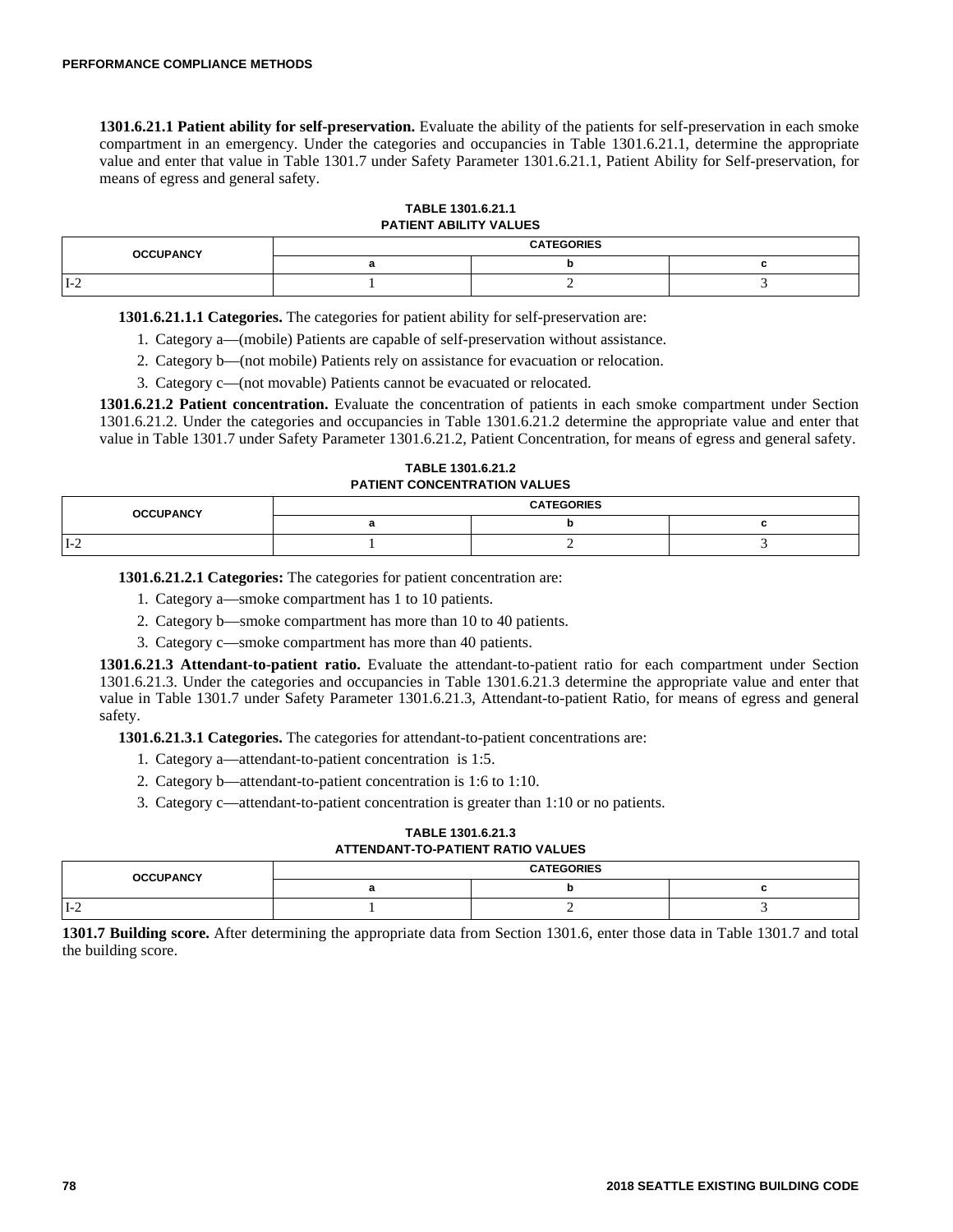| Existing occupancy:                                                                      |                          |                    | Proposed occupancy:         |  |                            |  |
|------------------------------------------------------------------------------------------|--------------------------|--------------------|-----------------------------|--|----------------------------|--|
|                                                                                          |                          |                    |                             |  |                            |  |
|                                                                                          |                          |                    |                             |  |                            |  |
| Percentage of open perimeter increase: ________ %                                        |                          |                    |                             |  |                            |  |
| Completely suppressed:                                                                   | $Yes$ No $No$            |                    |                             |  |                            |  |
|                                                                                          |                          |                    |                             |  |                            |  |
|                                                                                          |                          |                    |                             |  |                            |  |
| Compartmentation:                                                                        | Yes No                   |                    |                             |  |                            |  |
| Fire-resistance rating of vertical opening enclosures: _________________________         |                          |                    |                             |  |                            |  |
|                                                                                          |                          |                    |                             |  |                            |  |
| Automatic fire detection:                                                                | $Yes \tNo \t—\tNo \t—\t$ |                    |                             |  |                            |  |
| Fire alarm system:                                                                       |                          |                    |                             |  |                            |  |
| Smoke control:                                                                           |                          |                    |                             |  |                            |  |
| Adequate exit routes:                                                                    |                          |                    |                             |  | Dead ends: Yes No          |  |
|                                                                                          |                          |                    | Elevator controls:          |  | $Yes$ No $\_\_\_\_\_\_\$   |  |
| Means of egress emergency lighting: Yes ________ No________                              |                          |                    | Mixed occupancies:          |  | $Yes$ No $\qquad$          |  |
|                                                                                          |                          |                    |                             |  |                            |  |
| Standpipes:                                                                              |                          |                    |                             |  |                            |  |
| Incidental use:                                                                          |                          |                    |                             |  |                            |  |
| Smoke compartmentation less                                                              |                          |                    |                             |  |                            |  |
|                                                                                          |                          |                    |                             |  |                            |  |
|                                                                                          |                          |                    |                             |  |                            |  |
| <b>SAFETY PARAMETERS</b>                                                                 |                          | FIRE SAFETY (FS)   | <b>MEANS OF EGRESS (ME)</b> |  | <b>GENERAL SAFETY (GS)</b> |  |
| 1301.6.1 Building height                                                                 |                          |                    |                             |  |                            |  |
| 1301.6.2 Building area                                                                   |                          |                    |                             |  |                            |  |
| 1301.6.3 Compartmentation                                                                |                          |                    |                             |  |                            |  |
| 1301.6.4 Tenant and dwelling unit separations<br>1301.6.5 Corridor walls                 |                          |                    |                             |  |                            |  |
| 1301.6.6 Vertical openings                                                               |                          |                    |                             |  |                            |  |
| 1301.6.7 HVAC systems                                                                    |                          |                    |                             |  |                            |  |
| 1301.6.8 Automatic fire detection<br>1301.6.9 Fire alarm system                          |                          |                    |                             |  |                            |  |
| 1301.6.10 Smoke control                                                                  |                          | * * * *            |                             |  |                            |  |
| 1301.6.11 Means of egress                                                                |                          | * * * *            |                             |  |                            |  |
| 1301.6.12 Dead ends                                                                      |                          | * * * *            |                             |  |                            |  |
| 1301.6.13 Maximum exit access travel distance                                            |                          | * * * *            |                             |  |                            |  |
| 1301.6.14 Elevator control<br>1301.6.15 Means of egress emergency lighting               |                          | * * * *            |                             |  |                            |  |
| 1301.6.16 Mixed occupancies                                                              |                          |                    | * * * *                     |  |                            |  |
| 1301.6.17 Automatic sprinklers                                                           |                          |                    | $\div 2 =$                  |  |                            |  |
| 1301.6.18 Standpipes<br>1301.6.19 Incidental use                                         |                          |                    |                             |  |                            |  |
| 1301.6.20 Smoke compartmentation                                                         |                          |                    |                             |  |                            |  |
| 1301.6.21.1 Patient ability for self-preservation <sup>a</sup>                           |                          | * * * *            |                             |  |                            |  |
| 1301.6.21.2 Patient concentration <sup>a</sup>                                           |                          | * * * *<br>* * * * |                             |  |                            |  |
| 1301.6.21.3 Attendant-to-patient ratio <sup>a</sup><br><b>Building score-total value</b> |                          |                    |                             |  |                            |  |

#### **TABLE 1301.7 SUMMARY SHEET—BUILDING CODE**

\* \* \* \*No applicable value to be inserted.

a. Only applicable to Group I-2 occupancies.

Ī